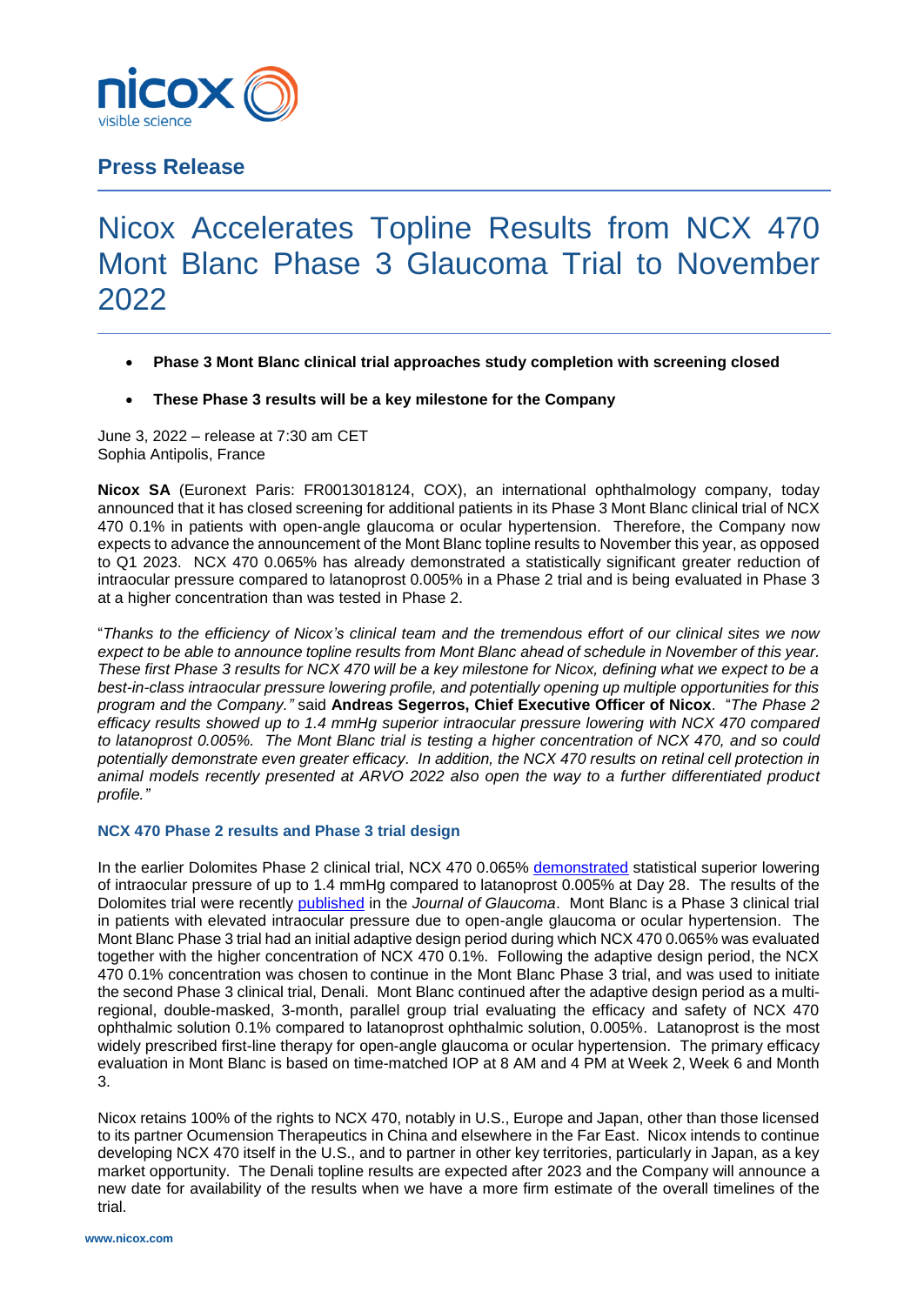

#### **About Glaucoma and NCX 470**

Glaucoma is a disease of the optic nerve which, if left untreated, can lead to irreversible vision loss. Glaucoma is frequently linked to elevated intraocular pressure (90% of patients) and is often due to blockage in the drainage system located in the front of the eye. Currently, reducing intraocular pressure remains the only way to slow the progression of the disease. About 3 million people in the United States between 40 and 80 years of age are affected by the most common form of glaucoma, open-angle glaucoma.

NCX 470 is a novel, potential best-in-class, nitric oxide (NO)-donating prostaglandin analog eye drop designed to release bimatoprost and NO following instillation into the eye. Bimatoprost, marketed under the brand name LUMIGAN® by AbbVie, Inc., is one of the leading branded products in the class of prostaglandin analogs. Prostaglandin analogs are the most widely used class of drugs for IOP-lowering in patients with open-angle glaucoma or ocular hypertension. NCX 470 is in development to reduce IOP in patients with open-angle glaucoma or ocular hypertension. Nitric oxide brings additional IOP-lowering efficacy by enhancing aqueous humor drainage from the eye via a different mechanism of action than that engaged by prostaglandin analogs.

#### **About Nicox**

Nicox SA is an international ophthalmology company developing innovative solutions to help maintain vision and improve ocular health. Nicox's lead program in clinical development is NCX 470, a novel nitric oxide-donating prostaglandin analog, for lowering intraocular pressure in patients with open-angle glaucoma or ocular hypertension. The company is also developing NCX 4251, a proprietary formulation of fluticasone, for dry eye disease. Nicox generates revenue from VYZULTA® in glaucoma, licensed exclusively worldwide to Bausch + Lomb, and ZERVIATE® in allergic conjunctivitis, licensed in multiple geographies, including to Eyevance Pharmaceuticals, LLC, in the U.S. and Ocumension Therapeutics in the Chinese and in the majority of Southeast Asian markets.

Nicox is headquartered in Sophia Antipolis, France, is listed on Euronext Paris (Compartment B: Mid Caps; Ticker symbol: COX) and is part of the CAC Healthcare, CAC Pharma & Bio and Next 150 indexes.

For more information on Nicox, its products or pipeline, please visit[: www.nicox.com.](http://www.nicox.com/)

#### **Analyst coverage**

Bryan, Garnier & Co Dylan Van Haaften Paris, France<br>Edison Investment Research Pooya Hemami London, UK Edison Investment Research Pooya Hemami London, UK<br>
H.C. Wainwright & Co Yi Chen New York, U.S. H.C. Wainwright & Co Kepler Cheuvreux **Arsene Guekam** Paris, France



*The views expressed by analysts in their coverage of Nicox are those of the author and do not reflect the views of Nicox. Additionally, the information contained in their reports may not be correct or current. Nicox disavows any obligation to correct or to update the information contained in analyst reports.*

#### **Nicox**

Gavin Spencer Executive Vice President, Chief Business Officer & Head of Corporate Development T +33 (0)4 97 24 53 00 [communications@nicox.com](mailto:communications@nicox.com) 

Investors & Media United States & Europe LifeSci Advisors, LLC Sandya von der Weid T +41 78 680 05 38 [svonderweid@lifesciadvisors.com](mailto:svonderweid@lifesciadvisors.com)

#### **Forward-Looking Statements**

The information contained in this document may be modified without prior notice. This information includes forward-looking statements. Such forward-looking statements are not guarantees of future performance. These statements are based on current expectations or beliefs of the management of Nicox S.A. and are subject to a number of factors and uncertainties that could cause actual results to differ materially from those described in the forward-looking statements. Nicox S.A. and its affiliates, directors, officers, employees, advisers or agents, do not undertake, nor do they have any obligation, to provide updates or to revise any forward-looking statements.

Risks factors which are likely to have a material effect on Nicox's business are presented in the 3rd chapter of the '*Document d'enregistrement universel, rapport financier annuel et rapport de gestion 2021*' filed with the French Autorité des Marchés Financiers (AMF) on April 29, 2022 which is available on Nicox's website [\(www.nicox.com\)](file:///C:/TempOffice/www.nicox.com)